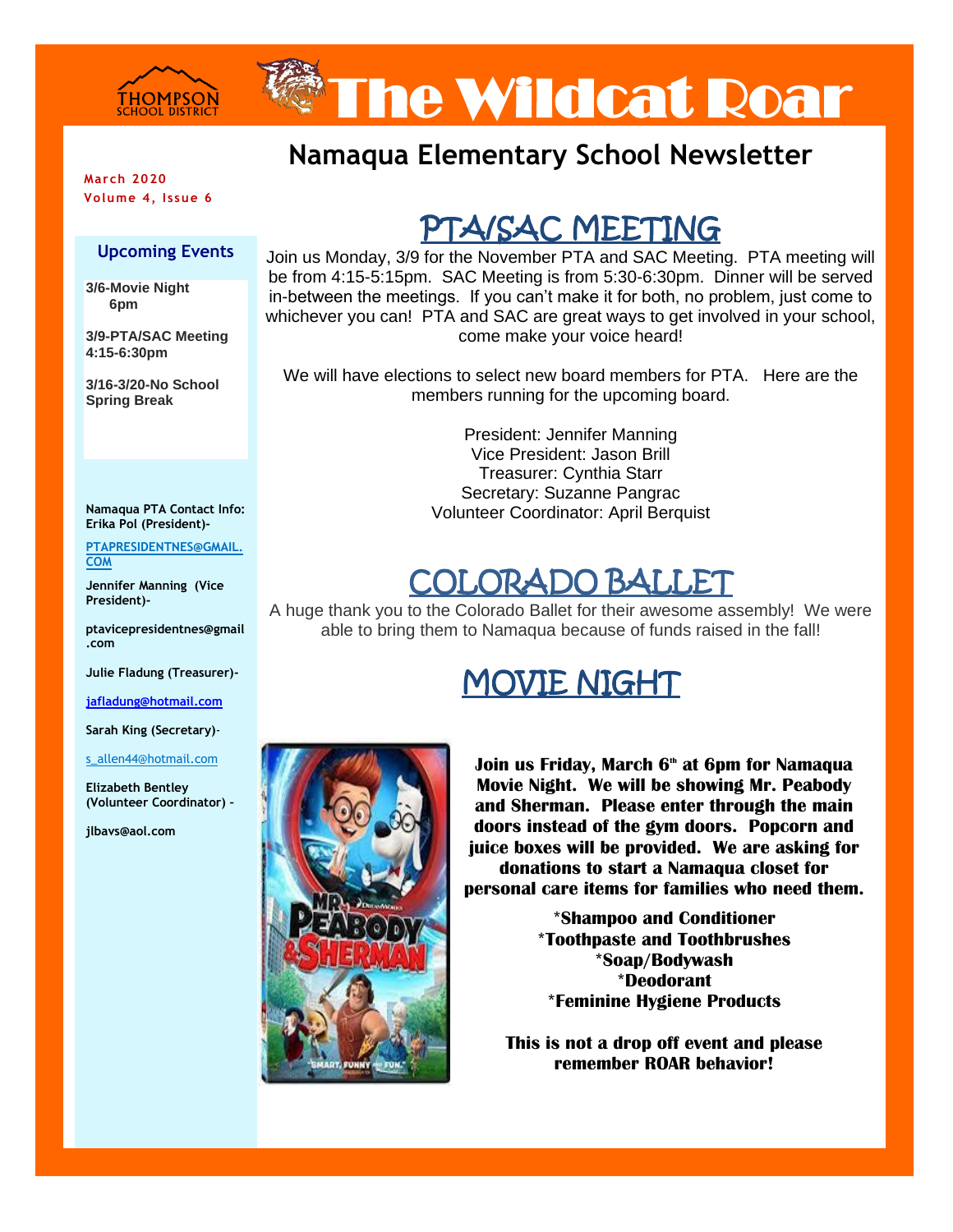# ATTENDANCE WINNERS!

The attendance winner for February was Ms. Pirtle's 4th grade class!

# READING CHALLENGE

Congrats  $2^{nd}$  grade for winning the January monthly reading challenge. They are undefeated in the reading challenge! Look for March log forms and start logging!

# PRINCIPAL CORNER

Dear Families,

It is hard to believe that it is already March. It was great to see so many families meeting with teachers to discuss the progress their students have made so far this year. We are frequently asked, "How can I help my child with their reading skills?" Teachers handed out a resource specific to their grade level giving parents questions to ask their student as they read with them. These questions can be used for any fiction text that the student is reading.

It is that time of year that we begin to think about state testing, CMAS. As a school, our 3rd-5th grade students will be testing in math and literacy. Our 4th graders will also take a social studies test while our 5th graders are taking a science test. You can go to the following website to see what CMAS looks like for your student. <https://download.pearsonaccessnext.com/co/co-practicetest.html?links=1>

Our testing window is April 6th - 17th. We will be testing each morning during this window.

#### CMAS schedule:

| 3rd<br>grade | 4/7, 4/8, 4/9, 4/14, 4/15, 4/16                      | First thing in the morning                               |
|--------------|------------------------------------------------------|----------------------------------------------------------|
| 4th<br>grade | 4/6, 4/7, 4/9, 4/10, 4/13, 4/14, 4/15,<br>4/16, 4/17 | First thing in the morning (4/15 is in the<br>afternoon) |
| 5th<br>grade | 4/6, 4/7, 4/8, 4/9, 4/10, 4/13, 4/14,<br>4/15, 4/16  | After specials @ 9:45                                    |

It is important for students to be present and on time for the days of testing. A great breakfast and good night sleep is also helpful for students to do their best.

Safe Routes to School wants you to be safe when getting your kids to and from school.

- DO NOT PARK in the Bus Lane, between busses, or in the HUG & GO Zone.
- BE AWARE of the children crossing near and around the school. Stop at the designated areas.
- NO U-Turns in front of the school children are crossing in these areas please use the parking lots to turn around.

#### **HUG & GO PROCEDURES**

- BE COURTEOUS to other drivers as they enter and exit the Hug & Go Zone in the back parking lot and Parking areas.
- Pull through in the Hug & Go Zone.
- Let your child out quickly and continue on. We want traffic to move quickly and safely please watch for other cars going around you- be patient as cars move through.

Sincerely,